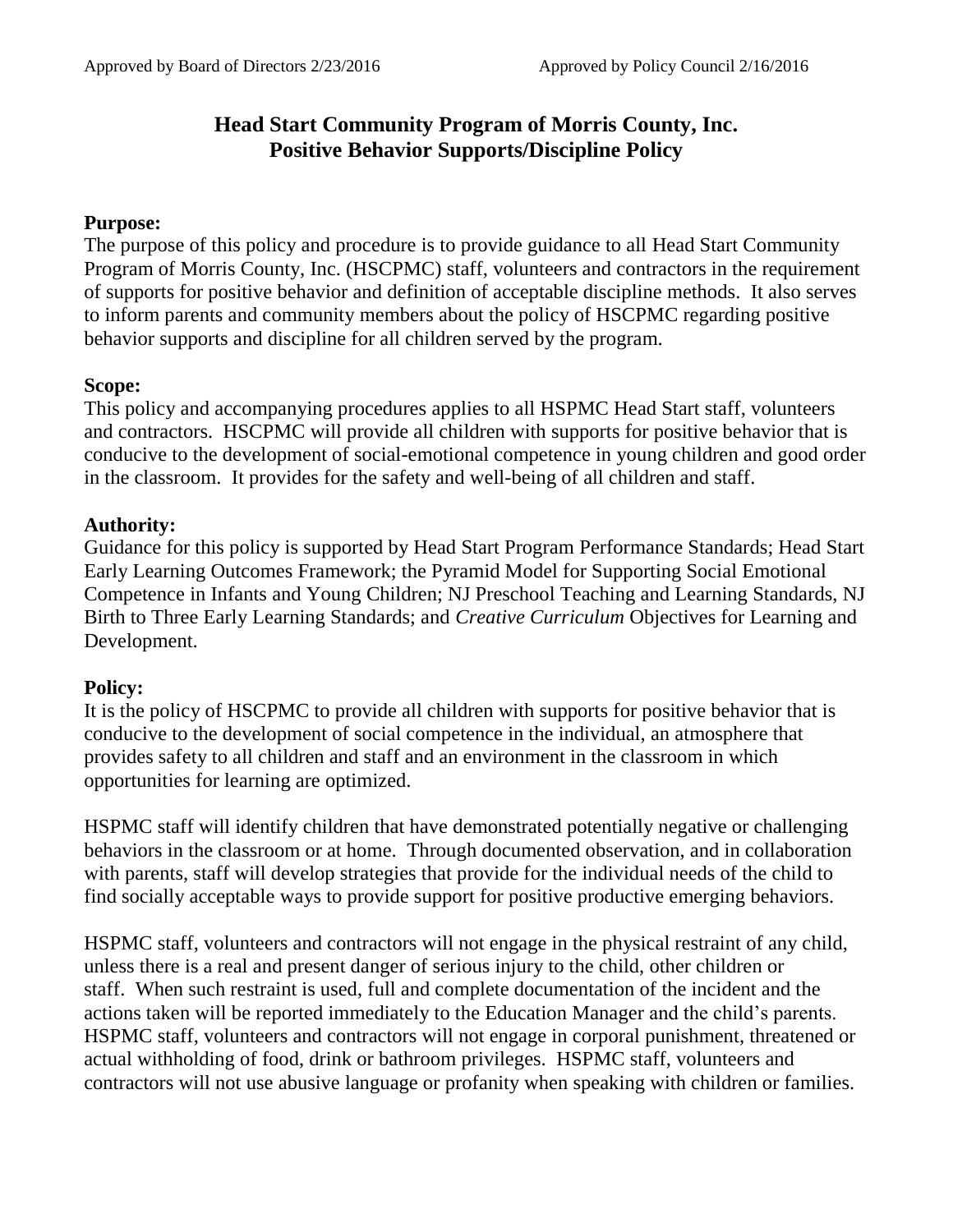#### **Head Start Community Program of Morris County, Inc. Positive Behavior Supports/Discipline PROCEDURES**

#### **Procedure:**

- Staff will directly teach classroom rules, expectations and behavioral requirements to children.
	- o They will discuss expectations with children in an age appropriate manner
	- o Rule-making and teaching will use positive language.
- As early in the school year as possible and on a regular basis, staff will document challenging behaviors by children and responses by adults.
	- o As a preliminary step, environmental, curricular, and classroom routines will be evaluated for factors that may trigger or reinforce inappropriate behaviors of the child. Most recent classroom ITERS/ECERS data will be reviewed by management to determine possible environmental factors triggering challenging behaviors.
	- o As soon as patterns of challenging behaviors emerge, staff will seek the advice and assistance of their immediate supervisor.
	- o Appropriate team members will observe the classroom and child prior to convening a team meeting to address the challenging behaviors.
		- Case management teams of staff and supervisors, including the Disabilities Coordinator, will meet and develop plans for assisting children in finding acceptable ways of meeting their needs.
		- Plans will include a determination of the need for referral to appropriate professionals for assessment.
		- Case management meetings will seek to identify:
			- the antecedent or triggers for challenging behaviors,
			- how behaviors are expressed and
			- the consequences/results of the behaviors that are reinforcing the undesirable behaviors.
			- curricular plans that will address the behaviors without humiliating or punishing the target child.
			- Staff will discuss and plan for inappropriate behaviors presented by identified children in advance.
				- For children whose behaviors present minor problems, informal plans may be made that staff will implemented on a regular and consistent basis to assist the child to conform to expectations of appropriate behavior.
				- For children who present more aggressive and disruptive behaviors; staff will develop a formal plan of addressing identified children's behaviors that center on concerted efforts by staff to identify and reinforce appropriate behaviors for the child, when they occur.
		- Staff, volunteers and consultants will support the behaviors of identified children in a manner that will assist the child in identifying and developing the skills necessary to function appropriately in his present Head Start environment, at home and prepare him for his future experiences in school.